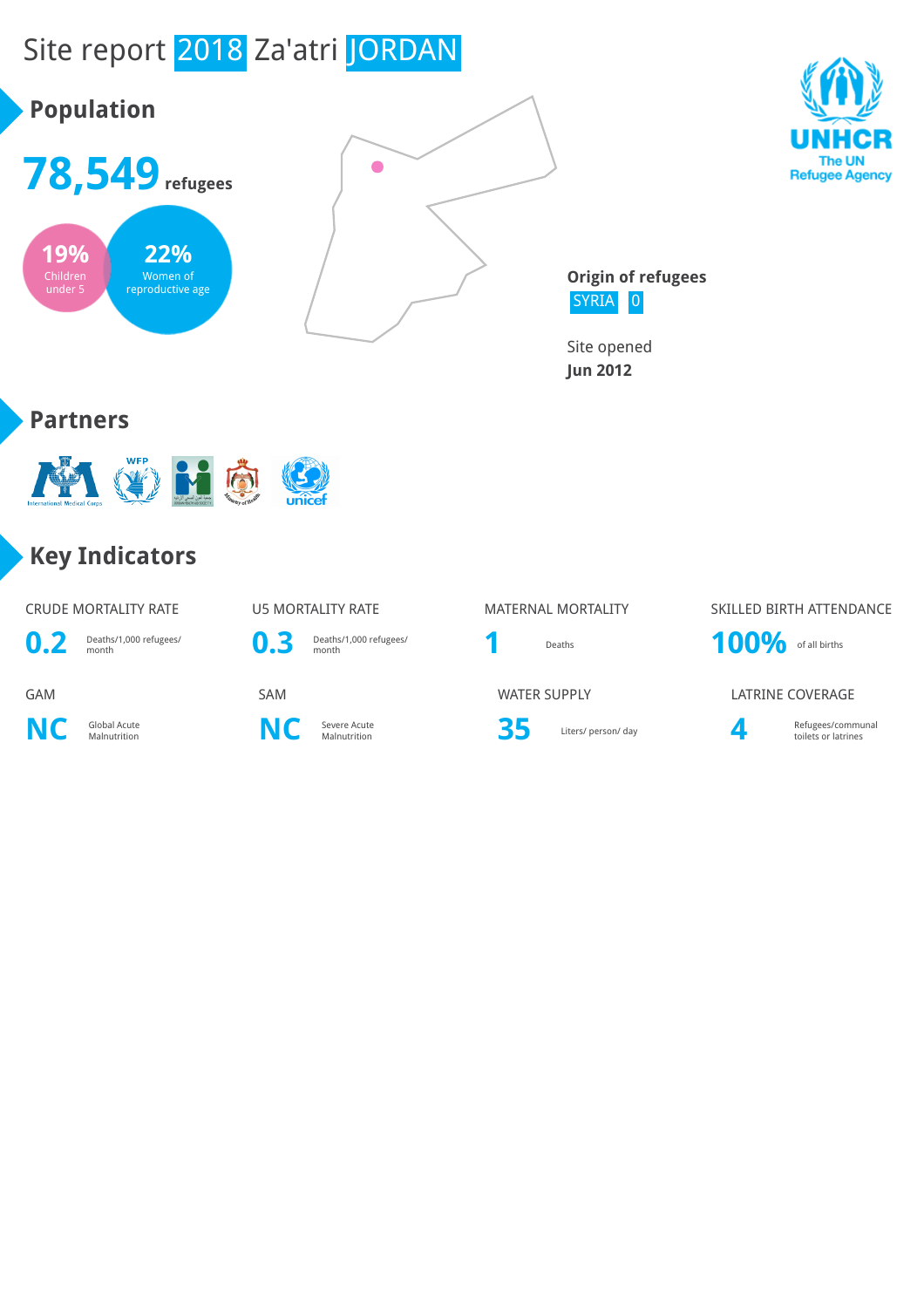### **Public Health**

| <b>HEALTH STAFFING</b>                                   | <b>INDICATOR</b> | <b>STANDARD</b> |                       | <b>MORTALITY</b>                                            | <b>INDICATOR</b> | <b>STANDARD</b> |           |
|----------------------------------------------------------|------------------|-----------------|-----------------------|-------------------------------------------------------------|------------------|-----------------|-----------|
| Number of medical doctors                                | 79               | 1: 50,000       |                       | <b>Crude Mortality Rate</b><br>(CMR) (/1000/month)          | 0.2              | < 0.75          | $\bullet$ |
| Number of qualified nurses                               | 57               | $1:$ < 10,000   | ◙                     | Under-five Mortality Rate                                   | 0.3              | < 1.5           |           |
| Number of community health workers                       | 80               | 1: 1,000        | ◙                     | (U5MR) (/1000/month)                                        |                  |                 |           |
| <b>ACCESS AND UTILIZATION</b>                            | <b>INDICATOR</b> | <b>STANDARD</b> |                       | <b>Infant Mortality Rate</b><br>(IMR) (/1000 livebirths)    | 15.2             | < 30            | Ø         |
| Consultations per trained clinician per day              | 41               | < 50            |                       | <b>Neonatal Mortality Rate</b><br>(NNMR) (/1000 livebirths) | 9                | < 20            | ☑         |
| Health utilisation rate (new visits / refugee /<br>year) | 7.5              | $1 - 4$         | ◙                     | IN-PATIENT DEPARTMENT (IPD)                                 | <b>INDICATOR</b> | <b>STANDARD</b> |           |
| Proportion of host population consultations              | 0%               |                 |                       | Average length of stay (days)                               | 1.3              |                 |           |
| <b>OUTBREAK ALERT AND RESPONSE</b>                       | <b>INDICATOR</b> | <b>STANDARD</b> |                       | Case fatality rate                                          |                  |                 |           |
| Proportion of outbreaks investigated within<br>48 hours  | 0%               | 100%            | $\boldsymbol{\Omega}$ | Hospitalisation rate                                        | 44.3             | $50 - 150$      | A         |
| Number of outbreaks reported                             | $\mathbf 0$      |                 |                       |                                                             |                  |                 |           |

## **Reproductive Health**

| <b>ANTENATAL CARE</b>                                                                     | <b>INDICATOR</b> | <b>STANDARD</b> |   | <b>FAMILY PLANNING</b>                                                      | <b>INDICATOR</b> | <b>STANDARD</b> |
|-------------------------------------------------------------------------------------------|------------------|-----------------|---|-----------------------------------------------------------------------------|------------------|-----------------|
| Antenatal care coverage                                                                   | 84%              | > 90%           | Δ | Contraceptive prevalence rate                                               |                  | $\geq 30\%$     |
| Coverage of antenatal tetanus vaccination                                                 | 79%              | >95%            | А | Source of contraceptive prevalence data                                     | <b>HIS</b>       |                 |
| <b>DELIVERY CARE</b>                                                                      | <b>INDICATOR</b> | <b>STANDARD</b> |   | SEXUAL AND GENDER-BASED VIOLENCE (SGBV)                                     | <b>INDICATOR</b> | <b>STANDARD</b> |
| Proportion of births attended by skilled<br>personnel                                     | 100%             | $\geq 90\%$     | Ø | Total number of reported rapes                                              |                  |                 |
| Proportion of births conducted by caesarean<br>section                                    | 36%              | $5 - 15%$       | ✓ | Proportion of eligible rape survivors provided<br>with PEP within 72 hours  | 100%             | 100%            |
| Proportion of newborn infants with low birth<br>weight (<2500 gs) (weighed within 72 hrs) | 1%               | < 15%           | ✓ | Proportion of eligible rape survivors provided<br>with ECP within 120 hours | 100%             | 100%            |
| Still birth rate (/1000 total births / month)                                             |                  |                 |   |                                                                             |                  |                 |
| Number of maternal deaths                                                                 |                  |                 |   |                                                                             |                  |                 |
| Proportion of maternal deaths investigated<br>within 48 hours                             | 100%             | 100%            |   |                                                                             |                  |                 |

| <b>FAMILY PLANNING</b>                                                      | <b>INDICATOR</b> | <b>STANDARD</b> |  |
|-----------------------------------------------------------------------------|------------------|-----------------|--|
| Contraceptive prevalence rate                                               |                  | $\geq 30\%$     |  |
| Source of contraceptive prevalence data                                     | <b>HIS</b>       |                 |  |
| SEXUAL AND GENDER-BASED VIOLENCE (SGBV)                                     | <b>INDICATOR</b> | <b>STANDARD</b> |  |
| Total number of reported rapes                                              |                  |                 |  |
| Proportion of eligible rape survivors provided<br>with PEP within 72 hours  | 100%             | 100%            |  |
| Proportion of eligible rape survivors provided<br>with FCP within 120 hours | 100%             | 100%            |  |
|                                                                             |                  |                 |  |